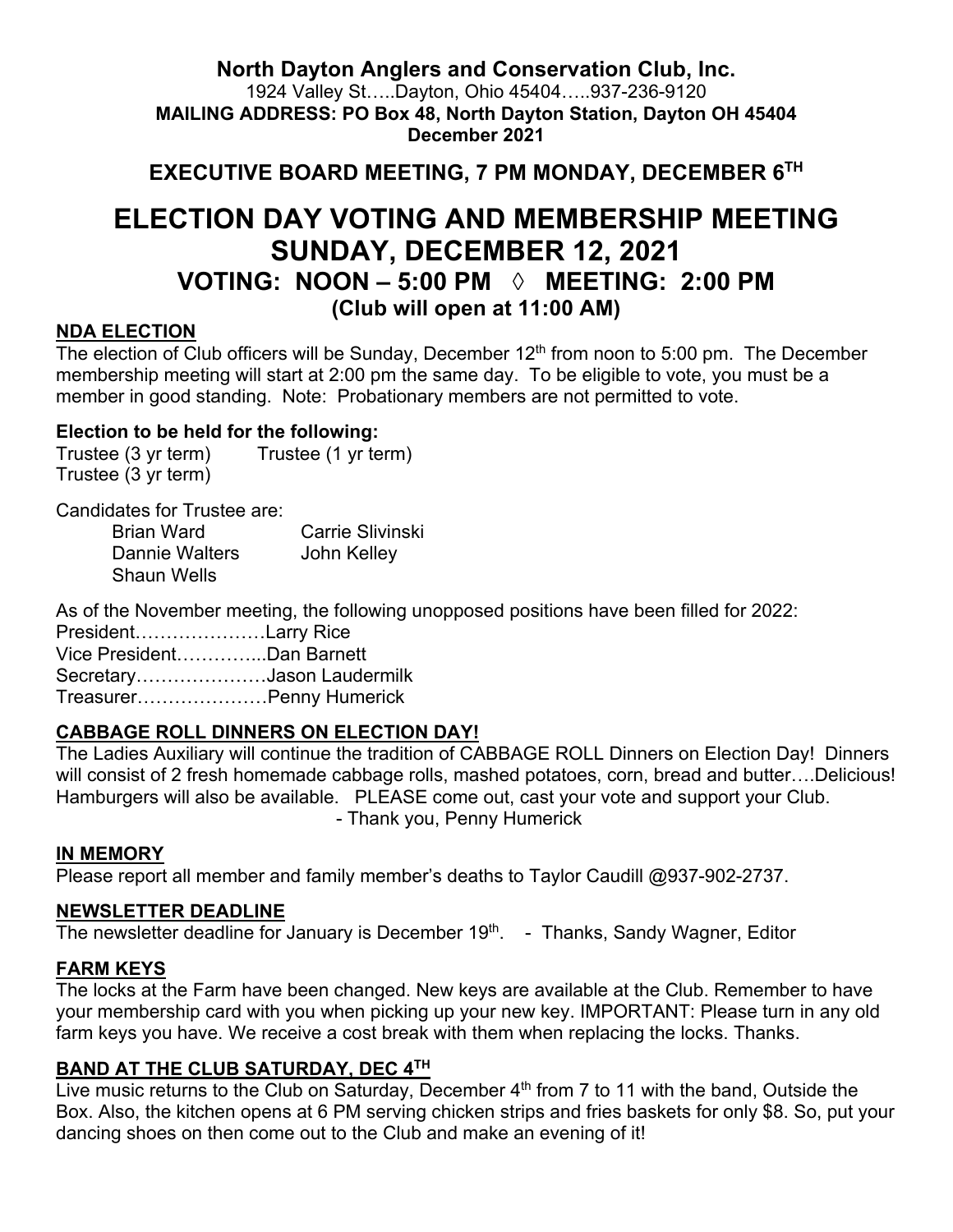# **CHILDRENS CHRISTMAS PARTY SATURDAY, DEC. 18TH**



SANTA will be at the NDA on December 18<sup>th</sup>! In honor of Santa's visit we are planning a Christmas party for all our members' children through age 10. We also know that Santa will be bringing gifts for them (free)! Grandchildren, nieces, and nephews are welcome, but you must provide a small wrapped gift (\$10 – \$20 value) for Santa to pass out to them. Crafts, kids games, snacks and drinks will be provided for **all** of the children so bring your little ones out for a couple hours of holiday fun. **It all starts at 3:30 pm on the 18th**. Complete a registration slip at the Club **NO LATER THAN DECEMBER 1ST** so Santa and his team of elves have time to prepare for the big day! **Or you can text the information to Heather Kelley at 937-215-1810.**

# **LADIES AUXILIARY**

Friday, Dec 3rd will be the ladies Christmas carry-in at 7 PM. Ladies, remember your secret sister gifts….this is the big reveal night. Also, remember to bring in a wrapped ornament for those wanting to participate in the ornament exchange.

# **GUN RAFFLE**

Our gun raffles have started up again so stop in and pick up your chance at the current gun. Tickets are only \$10 each with a maximum of 100 tickets being sold for each gun. The drawings are held on Wednesday nights once all tickets are sold. Again, tickets are only \$10 so stop in and get yours!!

# **SUNDAY KITCHEN**

The NDA Sunday Kitchen is open from  $1 - 5$  PM through January 9th. Time is running out to get some great wings, chicken chunks, sliders, onion rings, fries, spicey cheese balls and cheese stix at unbeatable prices…. to eat in or to go! And, only on Sunday can you get such great beer bucket pricing! If footballs your thing….we got that too. We have the NFL ticket so you can catch a game while you have some good eats and drinks!!

# **WEDNESDAY NIGHT DINNERS**

Our Wednesday night dinners continue at the Club from 6 to 8:30 PM. So come in for our weekly drawing and while you're here, get yourself dinner! Check your email to see what the dinner of the week will be. Always a good deal and good food!!

# **CAMPING FEES ARE DUE**

Reminder, camping fees for the first half of 2022 MUST be received by close of business January 1<sup>st</sup>. NO EXCEPTIONS. Check or money order preferred. The cost for the first half is \$120. Those who would like to pay for the full year at this time can do so. (The yearly fee is \$240.) Thank you.

# **HORSE RACES**

A word of appreciation to the approximately 12 members who supported the horse race event on Nov  $12<sup>th</sup>$ . Thank you as well to the four guests who came from Cincinnati and the few other guests in the Club that night who also participated. To the kitchen workers and those that helped put on the event….thank you. To those that 'owned' a horse, thank you, and congratulations to the winning owners. Organizing, preparing for and doing an event to promote support for the Club is more than a notion. To anticipate (and hope) that a good portion of the membership will take a few hours out of their month to support their club at an event is clearly setting ones sights too high.



# **FOOD DONATIONS**

The NDA Ladies Auxiliary is requesting non-perishable food items to assist in creating Dinner Baskets for local needy families during the holiday season. A donation basket is by the front door at the Club with a list of suggested items. Your support is appreciated.